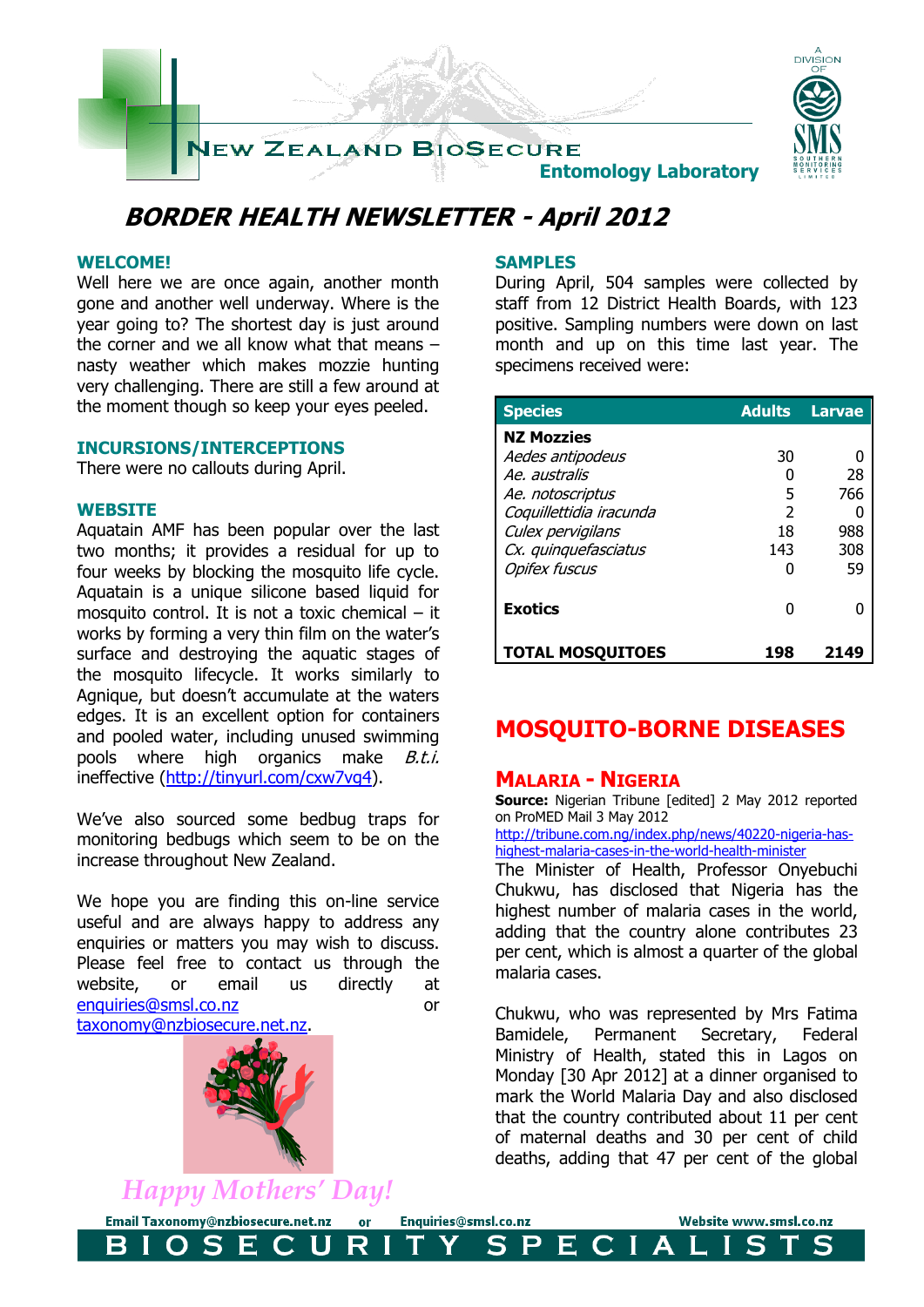

malaria burden came from just 5 countries, of which Nigeria is one.

He said the country had been making efforts to contain the scourge through measures such as massive distribution of long lasting insecticidetreated nets, saying 46.8 million nets had been distributed so far in 30 states of the country.

Other measures taken to combat malaria, according to him, included scaling up the use of indoor residual spraying (IRS) and larviciding; massive distribution of anti-malarial medicines and commodities; capacity building for health workers at both national and states levels, and the establishment of effective coordination structures at national and states levels.

According to him, the Malaria Household Survey conducted in 2010 in 9 states of Kano, Jigawa, Bauchi, Gombe, Kaduna, Anambra, Delta, Akwa Ibom and Rivers revealed an increase in the percentage of households with at least one insecticide treated net (ITN) from 2.2 per cent to 88 per cent.

"There is also an increase in the percentage of children under 5 years of age who slept under nets the night preceding the survey from 3 per cent to 44.6 per cent," he added.

#### **ROSS RIVER VIRUS – AUSTRALIA (VICTORIA)**

**Source:** Geelong Advertiser [edited] 19 Apr 2012 reported on ProMED Mail 20 Apr 2012 [http://www.geelongadvertiser.com.au/article/2012/04/19/](http://www.geelongadvertiser.com.au/article/2012/04/19/320835_news.html) [320835\\_news.html](http://www.geelongadvertiser.com.au/article/2012/04/19/320835_news.html)

Mosquito control efforts have protected Bellarine Peninsula and Geelong residents from a repeat of the Ross River fever outbreak that plagued the region last year [2011]. Department of Health figures show there have been [only] 4 reported cases of the mosquitoborne fever [virus] so far in 2012 in the Barwon South Western region, compared with 82 at the same time last year.

The debilitating illness was particularly prevalent on the Bellarine Peninsula last year [2011], where mozzies were in plague

## **Entomology Laboratory**

proportions, aided by warm, wet weather over summer. However, conditions were less favourable for the insects this year [2012], and coastal residents say mozzie numbers were not nearly as bad this summer.

An extensive control program by the City of Greater Geelong, including the use of helicopters to spray wetlands, is also believed to have helped control mosquitoes. Prof Eugene Athan, Barwon Health's director of infectious diseases, said there were far fewer mosquitoes in the region this year [2012]. "No doubt that's the only thing that's changed," he said. "Last year was extraordinary, but we didn't get the increase in mosquito-borne viruses that we expected this year. The number of cases this year is back to a normal level ... (and) we're hoping that trend will continue."

City of Greater Geelong manager of health and local laws Steve Sodomaco said the city treated mosquito larvae in more than 2300 ha [5683 acres; 8.9 square miles] of wetland. "We will continue to monitor breeding sites during the winter months, and ground-based treatments will occur as needed," he said. "However, it is possible mosquito levels will increase in coming months if warmer weather conditions continue and rainfall increases. Remember to keep an eye on any potential mosquito breeding areas around your home and empty any uncovered rainwater tanks, unused swimming pools, spas or fish ponds, and water containers such as bird baths, old tyres, pot plants and buckets on a regular basis. Protect yourself against mosquito bites by wearing clothing that is lightcoloured and loose-fitting and covers your arms and legs and by using an effective insect repellent."

### **INCREASED INCIDENCE OF LYME DISEASE: USA (PA, NJ)**

**Source:** Lehighvalleylive.com [edited] 22 Apr 2012 reported on ProMED Mail 24 Apr 2012 [http://www.lehighvalleylive.com/sports/index.ssf/2012/04](http://www.lehighvalleylive.com/sports/index.ssf/2012/04/lyme_disease_is_on_the_rise_in.html) [/lyme\\_disease\\_is\\_on\\_the\\_rise\\_in.html](http://www.lehighvalleylive.com/sports/index.ssf/2012/04/lyme_disease_is_on_the_rise_in.html) From spending time with family to getting exercise and enjoying the beauty of nature,

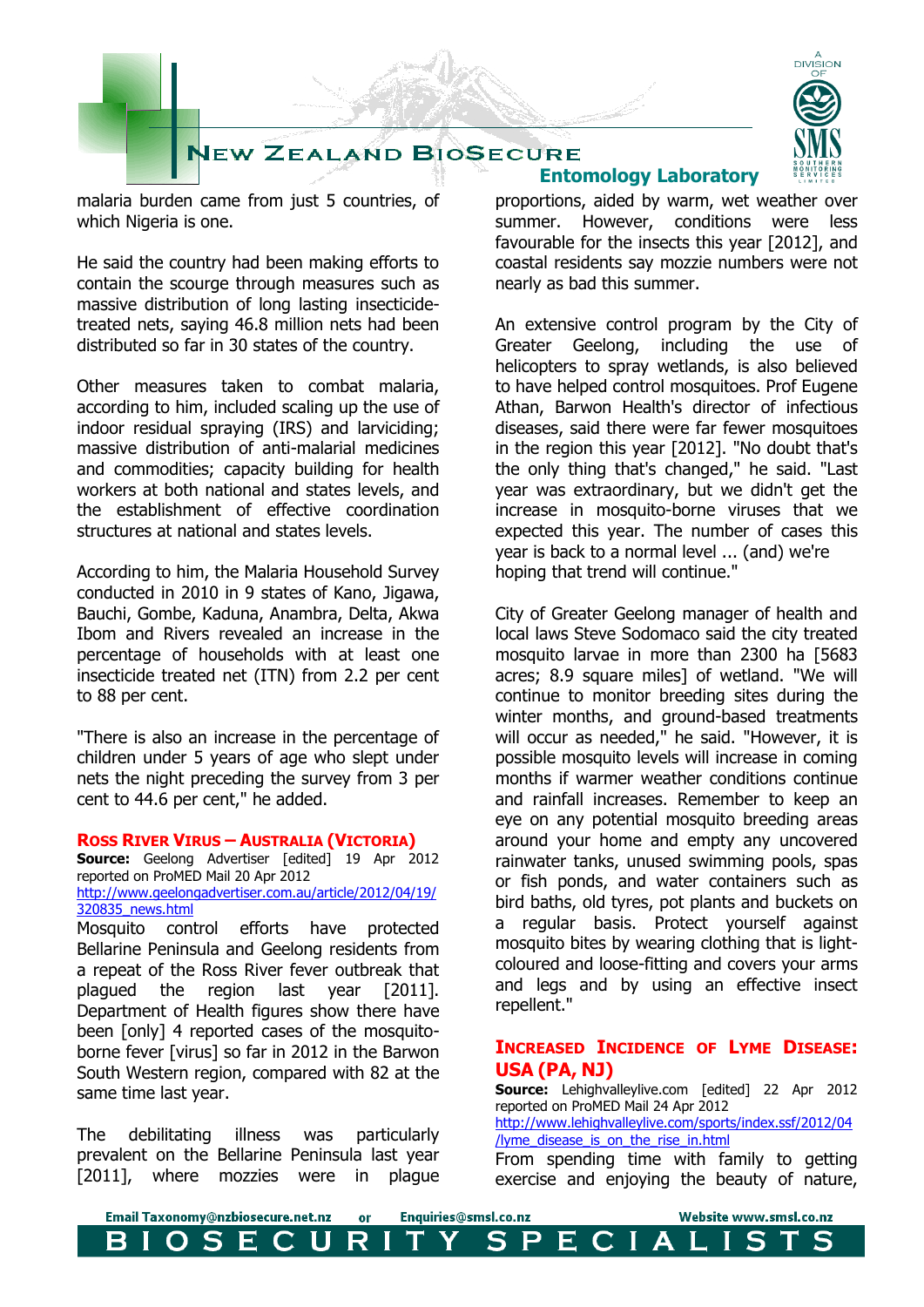# **JEW ZEALAND BIOSECURE**

there are many reasons to love the outdoors. One thing that people who enjoy outdoor recreation don't love, however, are ticks. But thanks to the mild winter [2011-2012], the disease-carrying arachnids are already out in full force this year [2012].

In this area, the biggest threat from ticks, specifically the blacklegged tick (Ixodes scapularis), also known as the deer tick, is Lyme disease, which can be transmitted when a tick carrying the disease passes it on to a human after attaching itself to feed.

According to the Centers for Disease Control and Prevention (CDC), more than 250 000 cases of Lyme disease have been reported in the United States since 2000. In 2009, the last year for which complete statistics are available, New Jersey had 4598 confirmed cases – it's most ever in one year -- while Pennsylvania had 4950.

"The incidence of Lyme disease has increased in Pennsylvania over the past decade," said St Luke's University Health Network director of healthcare epidemiology and infection prevention Dr Kara Mascitti.

"It's unclear if that is due to an increased recognition and diagnosis of the disease, or if there is an actual increase in the number of ticks in the area."

While ticks normally become active in spring, this year's [2012] mild winter has brought them out earlier than normal. Although the adults, which are actively feeding now, can transmit the disease, CDC reports that most humans are infected by immature ticks known as nymphs, which feed spring through summer.

When it comes to preventing tick bites, there are several precautions a person can take. The best way to minimize the threat of Lyme disease is to keep contact with the bloodsuckers to a minimum. "This can be done by avoiding places where they are most likely

## **Entomology Laboratory**

found, including wooded and bushy areas, or areas with high grass. If you do anticipate contact with one of these high risk areas, it's important to wear a hat, long sleeves and pants, and to use insect repellant containing 20 per cent or more DEET on the exposed skin," Mascitti said. "It's also important to do a thorough tick check when returning indoors to remove any ticks that might have gotten on you despite these measures.

Showering immediately upon returning indoors can also wash away ticks that haven't yet attached to the skin."

When doing a visual inspection for ticks, no area should be overlooked. "Because ticks like hard-to-see areas of the body, you should pay close attention to the armpits, in and around the ears, behind the knees, in the groin and underneath the hair," Mascitti said. "It's also important to check any gear, pets, etc. that may have accompanied you outside, as these can carry ticks inside your home that can later make their way onto your body."

As for clothing and gear that comes in contact with the body such as backpacks, it's a good idea to treat them with a permethrin-based product designed to kill and repel ticks. CDC also recommends putting clothes in the dryer for one hour on high heat to kill any ticks that may be on them. While turkey hunters, anglers, hikers and other outdoor enthusiasts know how easy it is to pick up ticks while moving through woods or brush, the reality is that each year countless unsuspecting individuals are bitten by the arachnids while they are working, gardening or playing right in their own backyards. To help reduce the risk of picking up ticks in the yard, CDC recommends people take preventive actions such as mowing the lawn regularly, removing leaf litter from their yards and clearing tall grasses and brush from around their houses and the edge of yards. If you do find a tick on you, the best way to remove it is to grab it as close to the skin as possible and pull up with a steady, consistent motion.